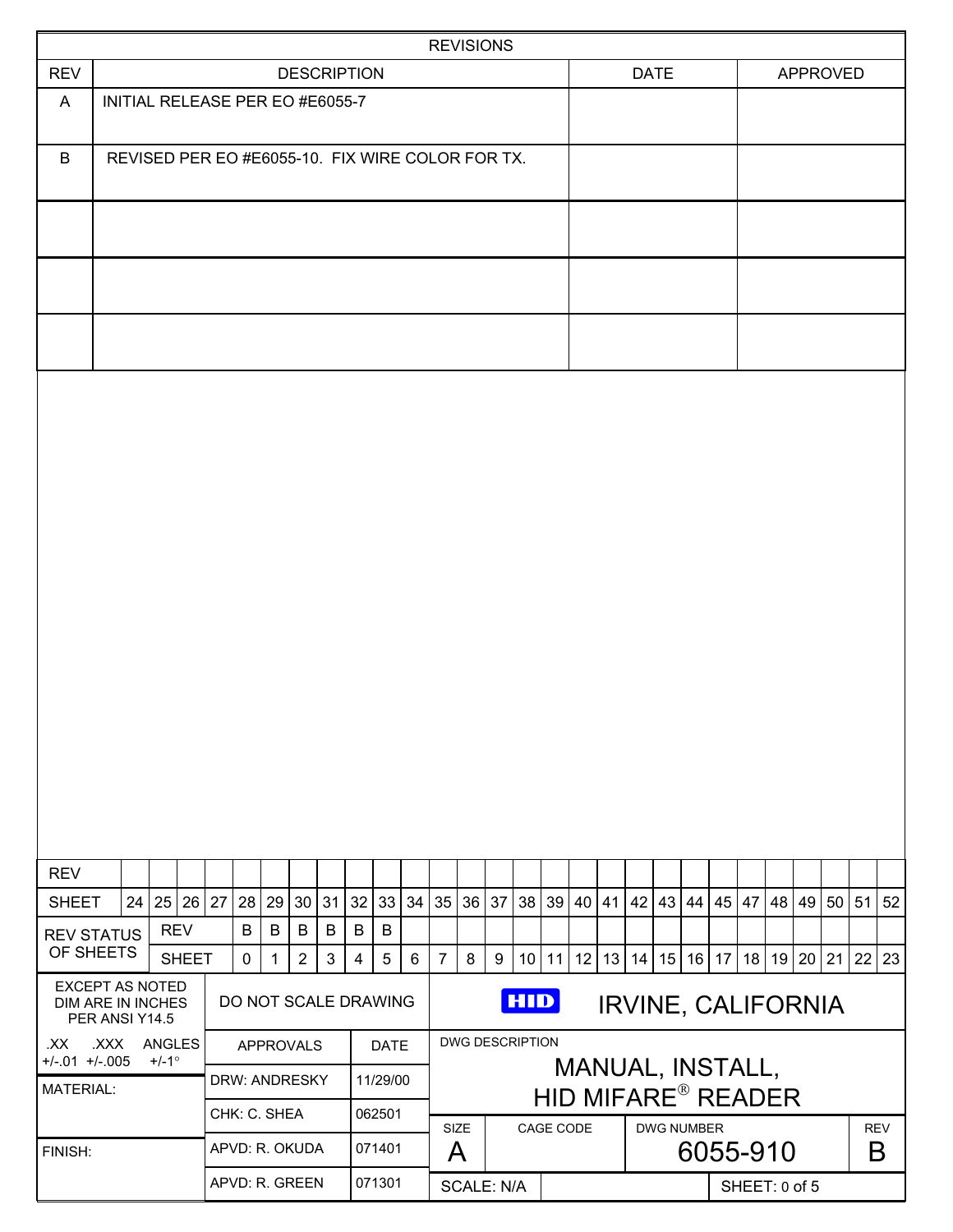

# Install Manual – 6055-910 Rev B 6055B HID MIFARE $^\circ$  Reader

j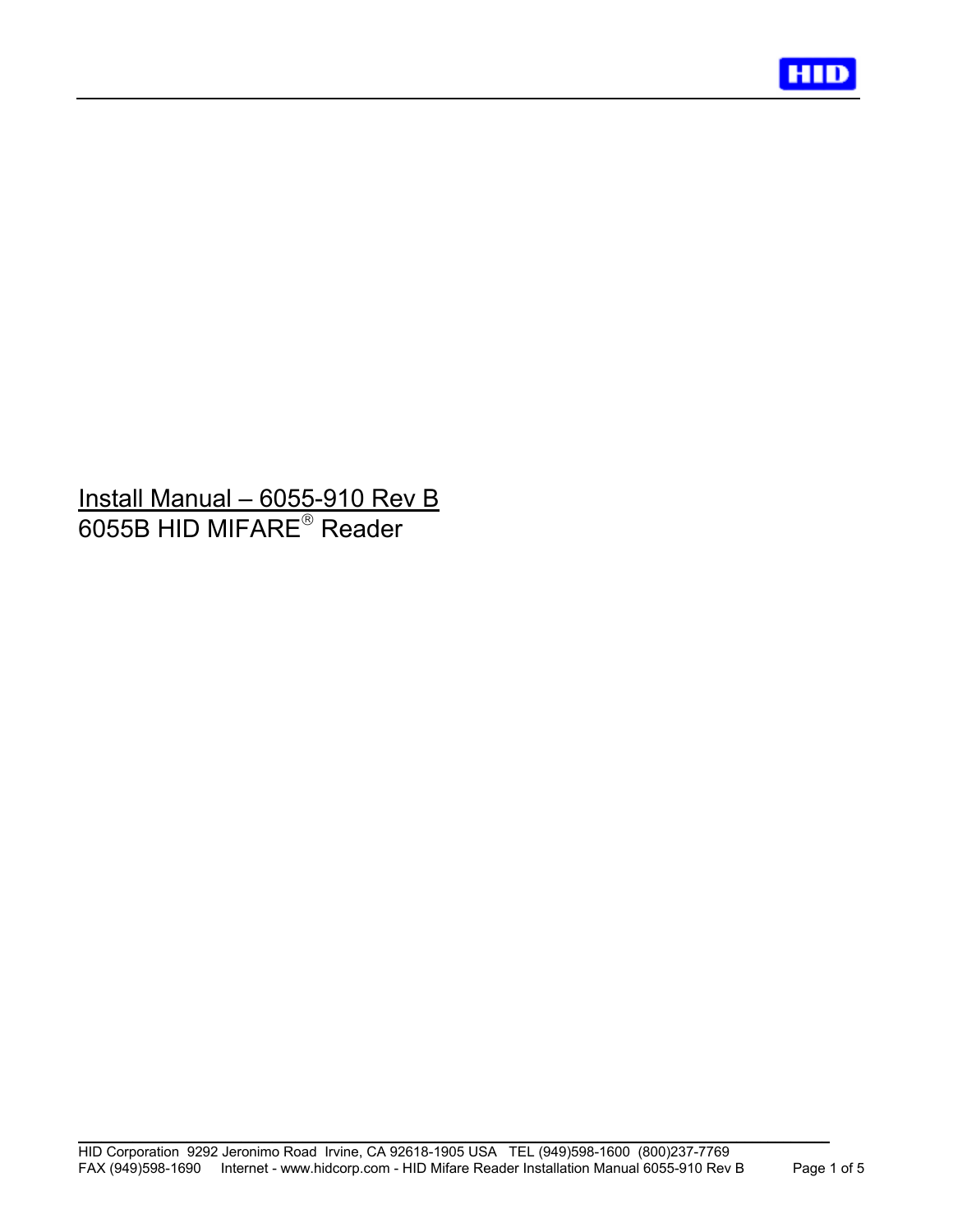

# **1 Parts List**

j

| <b>PARTS LIST (Included)</b>      | Quantity |
|-----------------------------------|----------|
| - HID MIFARE Reader with snap-on  |          |
| cover and 18in.                   |          |
| - #6-32 x 1" self-tapping panhead |          |
| screw                             |          |
| - Installation manual             |          |

| <b>PARTS LIST (Not-Included)</b> | Quantity |  |  |  |
|----------------------------------|----------|--|--|--|
| - Wire splice                    |          |  |  |  |
| - DC Power supply 12 VDC         |          |  |  |  |

### **2 Mounting Instructions**

- Determine an appropriate mounting location. The reader may be mounted to any surface, including metal.
- Drill two (2) 3/32-inch (2.5mm) holes approximately 1 inch deep for mounting the reader.
- Drill a 5/8-inch (16mm) hole for the cable.
- A single-gang (2S) electrical junction box may also be used; reader fits US hole pattern, and the 6-32 screws work with the J-box.
- Remove the snap-on cover from the reader and secure the reader to the mounting surface.
- Route the cable from the reader and/or power supply to the host. A linear type power supply is recommended. Check all electrical codes for proper cable installation.
- For the cable connection to the panel use Alpha #1299C or equivalent.
- Test the operation of the reader (Section 4). After completion of the test, replace the snap-on cover.
- See Figure 1 for product and mounting dimensions.
- For proper regulatory compliance, the drain wire should be disconnected at the power supply end of the cable.
- Changes or modifications not expressly approved by the party responsible for compliance could void the user's authority to operate the equipment.
- The Reader is intended to be powered from a limited power source output of a previously certified power supply.

### **3 Connecting the Reader**

• Connect the reader to the host according to the wiring table below and the host installation guide.

| Signal          | Color        | DB9F  | DB <sub>25F</sub> |
|-----------------|--------------|-------|-------------------|
| 9-14 VDC        | Red          |       |                   |
| <b>GND</b>      | <b>Black</b> | Pin 5 | Pin 7             |
| D0              | Green        |       |                   |
| D <sub>1</sub>  | White        |       |                   |
| <b>GRN LED</b>  | Orange       |       |                   |
| <b>RED LED</b>  | <b>Brown</b> |       |                   |
| Beeper          | Yellow       |       |                   |
| <b>HOLD</b>     | Blue         | Pin 1 | Pin 8             |
| <b>Not Used</b> | Violet       |       |                   |
| <b>RX</b>       | Pink         | Pin 2 | Pin 3             |
| <b>DTR</b>      | Gray         | Pin 4 | <b>Pin 20</b>     |
| TX              | Tan          | Pin 3 | Pin <sub>2</sub>  |
| <b>SHLD GND</b> | Drain        |       |                   |

# **4 Testing and Operation**

- When power is applied to the reader the beeper will beep and flash the LED green three times.
- Present an ID card to the reader. The LED will momentarily turn green while the beeper beeps once, indicating that the card was read successfully.
- Please note that typical read range for MIFARE<sup>®</sup> cards is .75 to  $1.5$ " (20 – 37 mm).

| <b>Important Product Specifications</b>                            |                                            |  |  |  |  |  |  |  |  |
|--------------------------------------------------------------------|--------------------------------------------|--|--|--|--|--|--|--|--|
| Power supply<br>Absolute Maximum Voltage<br>Maximum Current at 12V | Linear type<br>16 VDC<br>50 <sub>m</sub> A |  |  |  |  |  |  |  |  |
| <b>Operating Voltage Range</b>                                     | $9.0 - 14.0$ VDC                           |  |  |  |  |  |  |  |  |
| Maximum cable distance<br>To host                                  | 50 ft RS-232<br>500 ft Wiegand             |  |  |  |  |  |  |  |  |
| Operating temperature range                                        | -30 to $65^{\circ}$ C                      |  |  |  |  |  |  |  |  |

**FCC Compliance Statement:** This device complies with part 15 of the FCC rules. Operation is subject to the following two conditions: (1) this device may not cause harmful interference, and (2) this device must accept any interference received, including interference that may cause undesired operation.

# **5 Card Compatibility**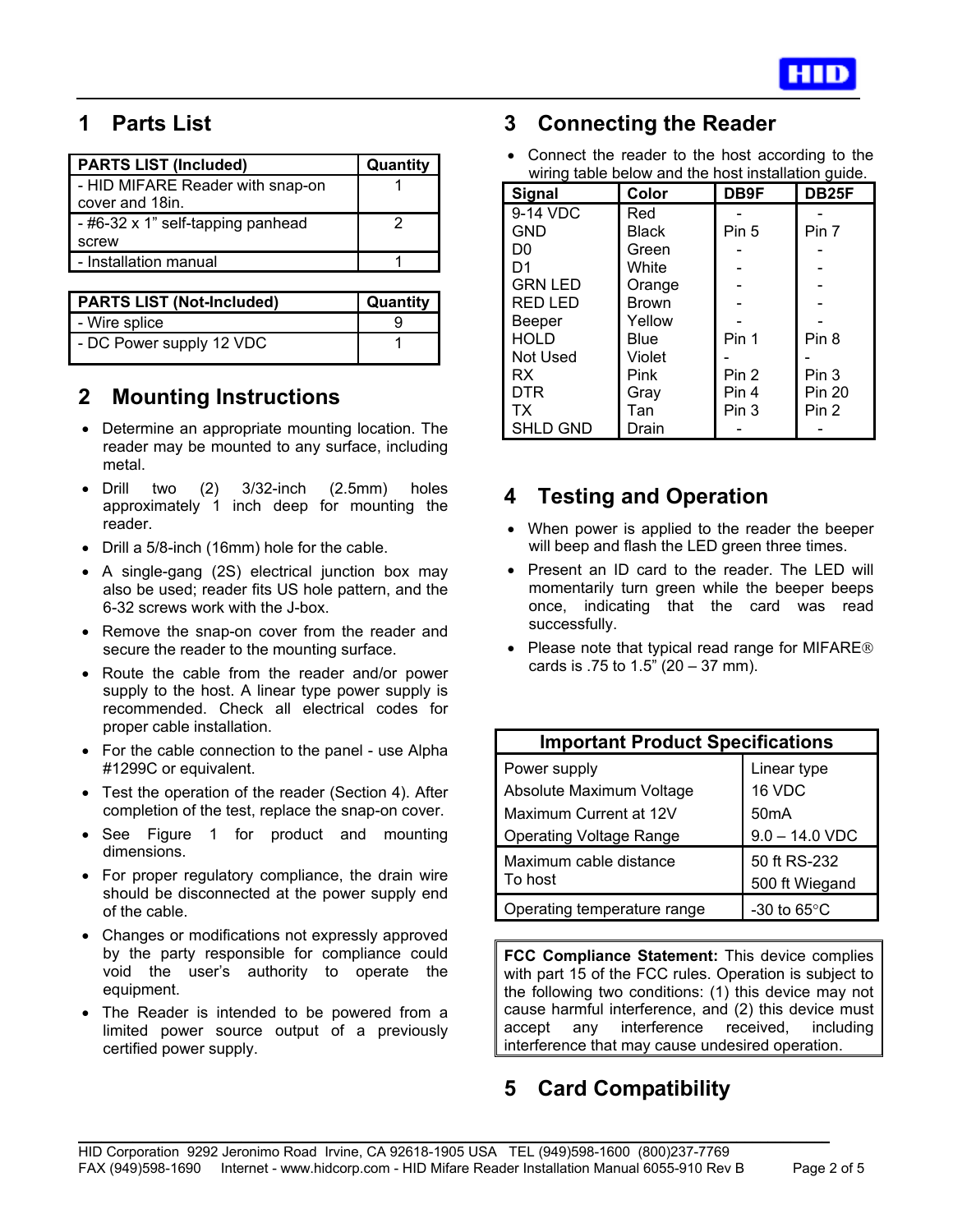

- In the default configuration, the HID MIFARE<sup>®</sup> Reader reads HID-encoded OEM Card Data (Wiegand data) from these cards:
	- HID MIFARE<sup>®</sup> Card, Model 1430

j

- HID MIFARE®/Prox, Model 1431 (dual technology)
- Any Philips compatible MIFARE<sup>®</sup> Standard contactless smart card.
- The HID MIFARE<sup>®</sup> reader will not read 125 kHz HID Proximity cards.
- The reader will only output HID-encoded OEM Wiegand data from cards encoded with matching proprietary HID keys. Cards can either be encoded at the factory, or by using an available HID MIFARE<sup>®</sup> Field Programmer.
- The reader will read the MIFARE<sup>®</sup> Card Serial Number only from MIFARE<sup>®</sup> Lite and MIFARE<sup>®</sup> Pro cards. These cards are not available with Factory-encoded HID Card Data.

### **6 Reader Operation**

• There are two basic modes of reader operation: Security Mode (the default mode) and Transaction Mode.

#### **Security Mode**

- Security Mode is for use in Access Control and parking applications. In security mode, the reader looks for two types of data on the card:
	- HID Factory encoded OEM format card data
	- Mifare Card Serial Number (CSN)
- The reader may be configured in one of the following Card Read Modes:
	- HID Card Data Only (**default mode**)
	- **Mifare CSN Only**
	- HID Card Data first, then look for CSN
- In HID-Only Mode, when a card is presented, the HID MIFARE<sup>®</sup> Reader will look for HID-Encoded OEM card data in Sector 1 as well as the MIFARE<sup>®</sup> Application Directory. Data is output in standard Wiegand format, exactly as it is encoded on the Mifare card, and it is also output on the serial port. The reader can also be fieldconfigured to look for HID-encoded OEM card data in a specific sector other than Sector 1.
- In CSN Only mode, the reader reads the 32-bit MIFARE<sup>®</sup> random card serial number (CSN or UID) from any MIFARE<sup>®</sup> card, including MIFARE<sup>®</sup> Lite, MIFARE<sup>®</sup> Standard and MIFARE<sup>®</sup> Pro, outputting that data in a Wiegand format. MIFARE<sup>®</sup> CSN Data is output via the Wiegand port per the reader's configuration to one of the following CSN Output Modes:
	- 32-bit Philips standard, MSB first **(default)**
	- 32-bit Reverse Order (6055A compatible)
	- 26-bit format (32-bit, truncated to 16 LSB, 8 bit FC defaulted to 1, B/E parity) - FC may be user-configured)
	- 34-bit, Philips Standard + B/E parity
	- 40-bit format 32-bit CSN + 8 bit checksum
- In HID+CSN mode, the reader first checks all possible locations for HID OEM data, and if no HID data is found, it outputs the CSN.
- Card Read Mode and CSN Output Mode can be ordered pre-configured at the factory, or may be field-configured with Command Cards.
- Consult HID Technical Support for information on obtaining Command cards or for additional details on configuration options.

### **Transaction Mode**

- The reader can also communicate via the serial port for non-access control applications, including read-write capability. When in transaction mode, the reader asserts the DTR line to alert the Host that a card ID is outputting, and it will continue to output repeatedly until acknowledged by the host controller. Configuration to Transaction Mode is accomplished by a command from the Host via the serial port. No command card is required, and no special factory configuration is required.
- A Software Development Kit is available please contact your dealer for details.

# **7 Additional Requirements for European Installation**

• To comply with EU RF emission standards, it is necessary to install two components as shown in Figures 2 and 3: one in the line between the power supply and the unit, and another on the line between the AC mains and the power supply.

#### **Parts Required (not supplied)**  Fairrite Toroid - P/N #2643802702 **\*** Fairrite Clamp-on Ferrite - P/N #0443164151 **\***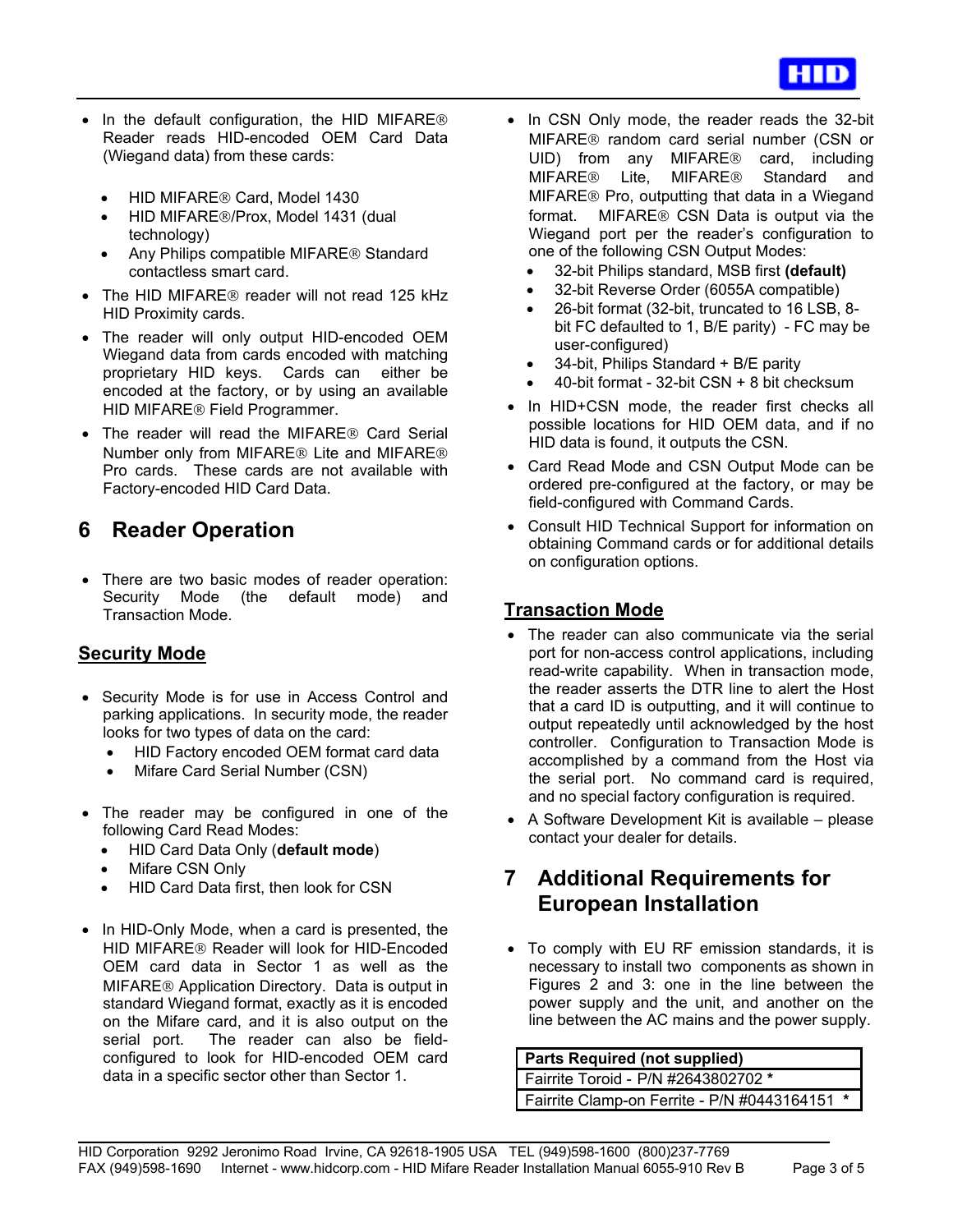

| 24 AWG Enamel Wire               |
|----------------------------------|
| White/Red 22AWG lead wire, 12"   |
| White/Black 22AWG lead wire, 12" |

• \*Fair-Rite Prod.Corp. www.fair-rite.com

#### **Instructions:**

j

- Form a coil by wrapping 39 turns of a pair of enamel wires around the toroid (see Figure 3).
- Attach Red and Black wires to one end of the coil.
- Attach White/Red wire to the opposite end of the coil wire connected to the Red wire.
- Attach the White/Black wire to the opposite end of the coil wire connected to the Black wire.
- Connect the red lead to the + side of the power supply output.
- Connect the black lead to the side of the power supply output.
- Connect the White/Red lead to the Red wire from the reader.
- Connect the White/Black lead to the Black wire from the reader.
- Install the ferrite clamp on the cable, which supplies AC line voltage to the power supply. When installing the clamp-on ferrite part, three loops should be formed in the power cable between the 220 VAC source and the power supply so that the ferrite clamp is clamped over 4 wires.